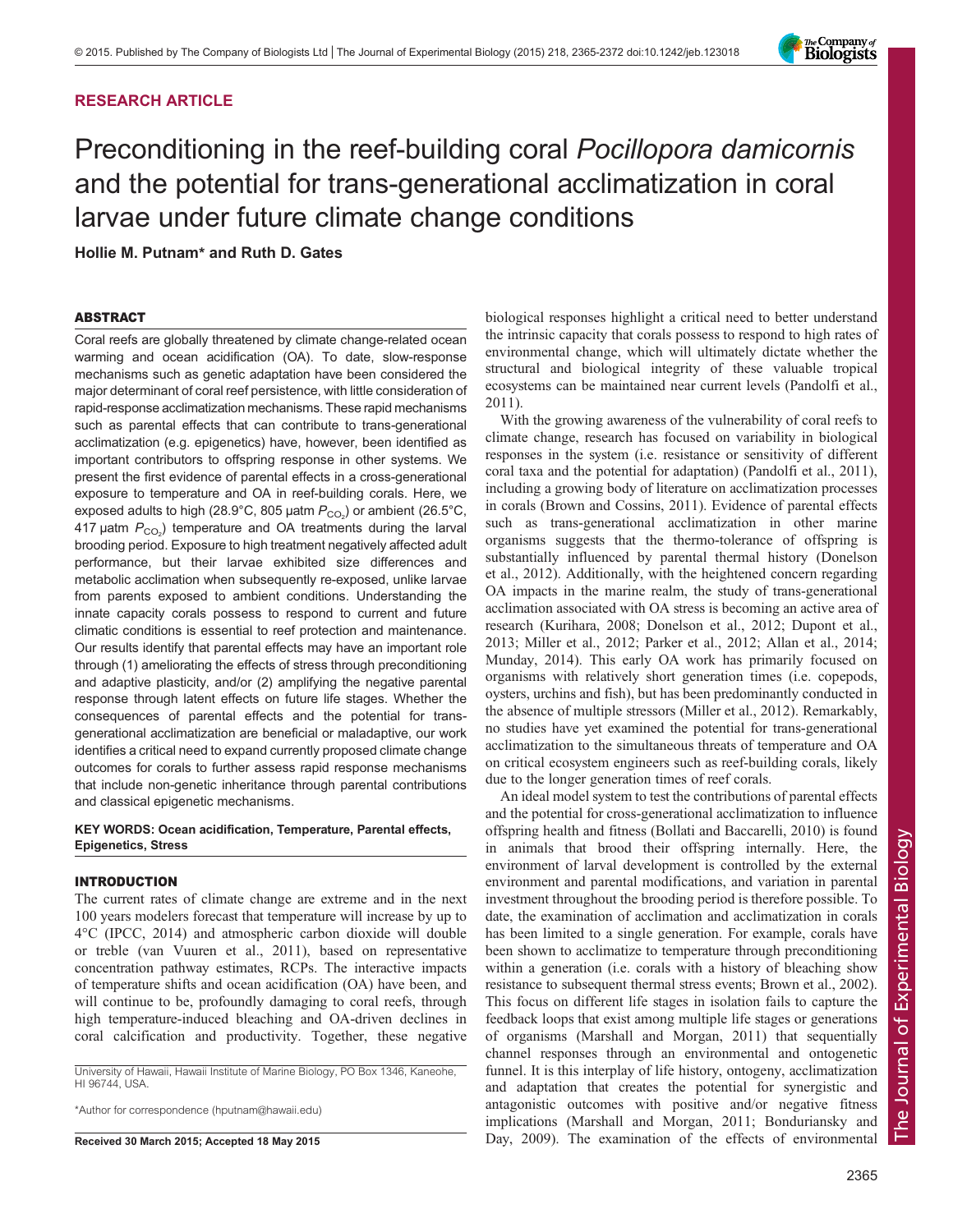<span id="page-1-0"></span>stress through multiple life stages via parental effects, or epigenetic mechanisms such as trans-generational acclimatization ([Bossdorf](#page-6-0) [et al., 2008; Bonduriansky and Day, 2009](#page-6-0); [Schlichting and Wund,](#page-7-0) [2014](#page-7-0)), are critical to fully understanding the evolutionary trajectories and responses of reef corals to climate change.

We tested whether preconditioning of larvae to high temperature and OA inside parental polyps during development resulted in parental effects that may contribute to trans-generational acclimation in the newly released larvae. Here, we report evidence of such acclimation in coral larvae when the brooding adult Pocillopora damicornis (Linnaeus 1758) is exposed to high temperature and OA (28.9°C and 805  $\mu$ atm  $P_{CO_2}$ ; hereafter 'high') in comparison to ambient controls (26.5°C and 417 µatm  $P_{CO_2}$ ; hereafter 'ambient').

## RESULTS

## Adult response

In a trans-generational approach, adults of the brooding coral P. damicornis were exposed to the high or ambient experimental treatments for 1.5 months, which represents the majority or entirety of the internal larval development period (∼1 month; [Stoddart and](#page-7-0) [Black, 1985\)](#page-7-0). Towards the end of this period, ∼55% of the adult colonies  $(N=22)$  released larvae over the course of 4 days during the September 2011 lunar peak of release. Of the 12 colonies releasing larvae, release was split between the ambient tanks (seven colonies, 64%) and high tanks (five colonies, 45%). There was no indication of acceleration of release due to exposure to the high treatment ([supplementary material Fig. S1](http://jeb.biologists.org/lookup/suppl/doi:10.1242/jeb.123018/-/DC1)). Adult colonies in the high treatment displayed significant reductions in productivity of 23.5% in photochemical efficiency ( $F_{\rm V}/F_{\rm M}$ , t=4.9995, d.f.=17.854, P<0.0001), 40% in gross photosynthetic rate  $(P_G, t=4.9615,$ d.f.=17.099, P<0.001), 79% in net photosynthetic rate  $(P<sub>N</sub>, t=4.1607,$ d.f.=15.222,  $P<0.001$ ), and 2.1 times lower photosynthesis to respiration rate ratios (P:R,  $t=3.4789$ , d.f.=11.369, P<0.01) than those in ambient conditions (Fig. 1). There was no difference in dark respiration rate  $(R_D, t=-0.7463, d.f.=16.561, P>0.05, \log$  transformed) or calcification rate  $(t=-0.2039, d.f.=14.449, P>0.05)$  between treatments (Fig. 1).



| Source of variation                                | d.f. | <b>MS</b>              | F      | P      |  |
|----------------------------------------------------|------|------------------------|--------|--------|--|
| Size (mm <sup>2</sup> )                            |      |                        |        |        |  |
| History                                            |      | 0.847                  | 16.076 | 0.001  |  |
| Secondary                                          |      | 0.588                  | 11.147 | 0.004  |  |
| History×secondary                                  |      | 0.007                  | 0.139  | 0.714  |  |
| Error                                              | 15   | 0.053                  |        |        |  |
| Respiration                                        |      |                        |        |        |  |
| (nmol $O2$ larva <sup>-1</sup> min <sup>-1</sup> ) |      |                        |        |        |  |
| History                                            | 1    | $5.444 \times 10^{-3}$ | 20.563 | 0.0004 |  |
| Secondary                                          | 1    | $5.000 \times 10^{-7}$ | 0.0018 | 0.967  |  |
| History×secondary                                  | 1    | $8.014 \times 10^{-4}$ | 3.0273 | 0.102  |  |
| Error                                              | 15   | $2.647 \times 10^{-4}$ |        |        |  |
| Size-normalized respiration                        |      |                        |        |        |  |
| (nmol $O_2$ mm <sup>-2</sup> min <sup>-1</sup> )   |      |                        |        |        |  |
| History                                            | 1    | $1.308 \times 10^{-4}$ | 0.345  | 0.567  |  |
| Secondary                                          | 1    | $2.709 \times 10^{-3}$ | 7.139  | 0.018  |  |
| History×secondary                                  | 1    | $2.643 \times 10^{-3}$ | 6.964  | 0.019  |  |
| Error                                              | 14   | $3.795 \times 10^{-4}$ |        |        |  |
|                                                    |      |                        |        |        |  |

Larval response variables were analyzed with two-way ANOVA.

Bold indicates a significant difference.

## Larval response

Larvae collected following the parental exposure were pooled within each treatment, reciprocally allocated to offspring environmental treatments for 5 days ([Fig. 2](#page-2-0)A), and subsequently sampled for  $R_D$  and size. Size was significantly reduced on average by 33% ( $F_{1,15}$ =16.076, P=0.001) and  $R_D$  by 43% ( $F_{1,15}$ =20.563,  $P=0.0004$ ) in larvae brooded by parents in high temperature and OA environments ([Fig. 2](#page-2-0)B,C; Table 1). When the larvae were exposed to high temperature and OA, the size of larvae from parents exposed to ambient and high parental environments declined by 22% and 38%, respectively  $(P=0.004;$  Table 1). However, when normalized to account for size differences, respiration rates displayed a significant interaction effect  $(F_{1,14}=6.964, P=0.019;$  Table 1), such that the response of larvae to the secondary treatment varied depending on whether larvae were brooded in parents from the ambient or high environments. Thus, in the ambient offspring environment, size-normalized respiration for larvae brooded under



Fig. 1. Adult coral responses to ambient and high temperature and ocean acidification (OA) treatments following preconditioning period. Adult physiology measurements were taken at the end of exposure to ambient and high treatments (means±s.e.m.). These include: (A) maximum quantum yield of PSII of the Symbiodinium within the adult coral  $(F_v/F_M)$ ; (B) oxygen flux measurements of gross photosynthesis  $(P_G)$ , net photosynthesis  $(P_N)$  and dark respiration  $(R_D)$ ; (C) photosynthesis to respiration rate ratio  $(P:R)$ ; and (D) calcification rates measured by the alkalinity anomaly technique. Significant reductions under high treatment were present in  $F_{\nu}/F_{\rm M}$  (A),  $P_G$  and  $P_N$  (N=10 per treatment; B) and P:R (N=10 per treatment; C), but no change was detected in  $R_D$  (N=10 ambient, N=11 high; B) or calcification (N=8 ambient, N=10 high; D).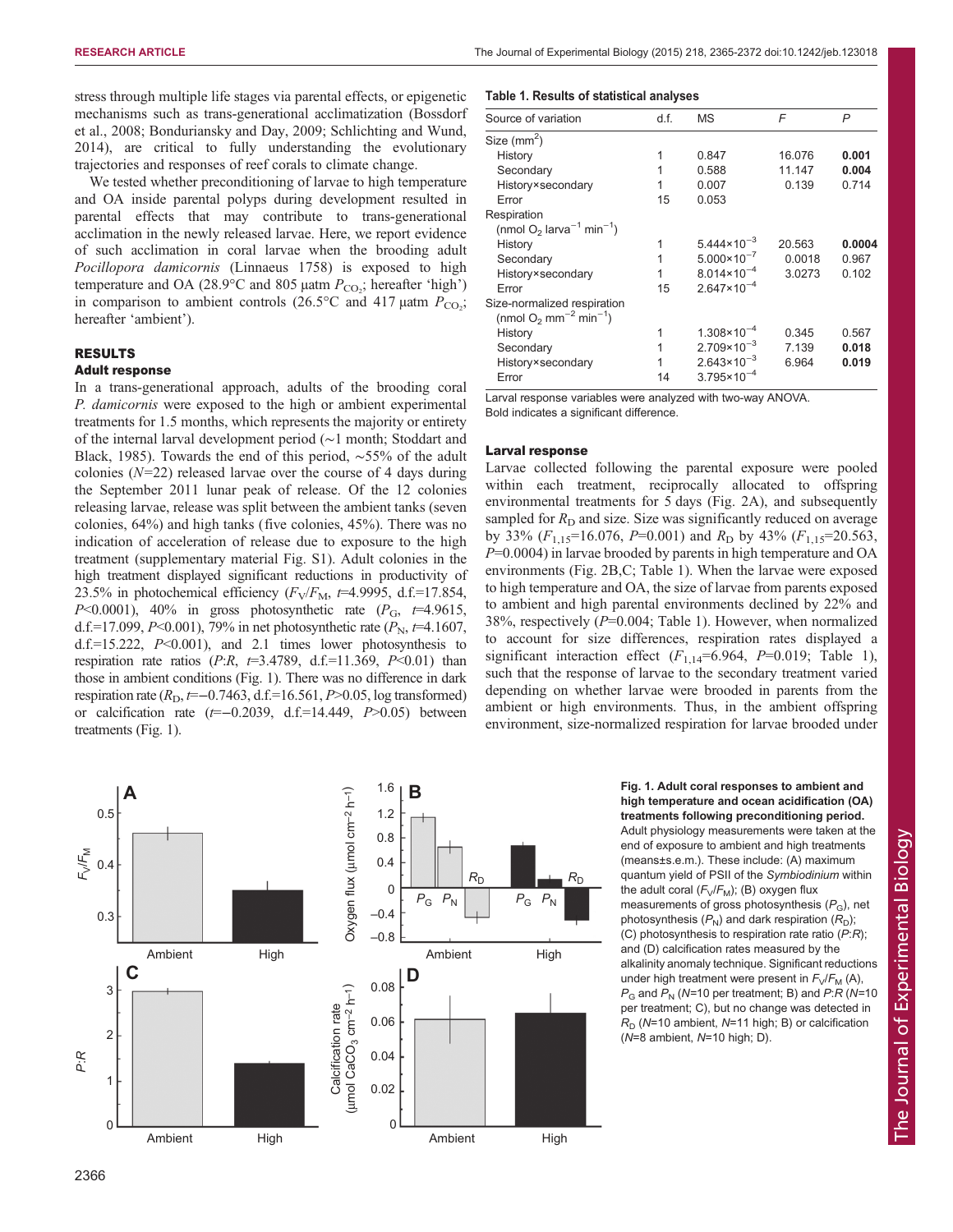<span id="page-2-0"></span>

Fig. 2. Response of larvae to stress following preconditioning. Larvae were pooled based on preconditioning to either ambient or high conditions (N=5 adults per treatment) for 1.5 months. (A) Larvae were exposed to a secondary treatment in a reciprocal fashion for 5 days, then assessed for: (B) larval size; (C)  $R_D$  rate per larva; and (D)  $R_D$  rate normalized to larval size (N=5 groups of larvae per treatment, except high–high where  $N=4$  for size,  $N=4$  for  $R_D$  rate per larva and  $N=3$  for  $R_D$  rate normalized to larval size; means±s.e.m.). A significant effect of parental exposure was detected in B and C, with declines in both responses due to adult conditioning in high treatments. Larval size (B) from both parental environments was reduced in the high offspring condition. For sizenormalized  $R_D$  rates (D), a significant interaction was present [different letters indicate significantly different groups based on Tukey's honest significant difference (HSD) test].

the high parental treatment was significantly lower compared with larvae brooded under ambient conditions and increased significantly when exposed to the high treatment. In comparison, the respiration of larvae brooded under ambient conditions did not change between the ambient and high offspring environments (Fig. 2D).

## **DISCUSSION**

It has frequently been suggested that coral adaption will not keep pace with the rate of environmental change and corals are severely threatened by increasing climate change (e.g. [Hoegh-Guldberg et al.,](#page-7-0) [2007; Veron et al., 2009\)](#page-7-0). There is, however, evidence of rapid acclimatory processes in biological systems (e.g. maternal effects, non-genetic inheritance, symbiotic shuffling) that interact to drive organism and evolutionary responses in non-linear ways and the links between acclimatization, phenotypic plasticity and evolutionary responses are currently underexplored ([Bonduriansky and Day,](#page-6-0) [2009; Ho and Burggren, 2010;](#page-6-0) [Munday et al., 2013](#page-7-0); [Schlichting and](#page-7-0) [Wund, 2014; Sunday et al., 2014](#page-7-0); [Fig. 3\)](#page-3-0). Here, we provide the first evidence for trans-generational acclimatization as a process with the potential to influence the response of reef-building corals to a changing climate. The exposure of brooding adults to warmer, more acidic seawater resulted in acclimation of the larvae when exposed to these conditions post-release. While still in its infancy for corals, research examining parental effects and trans-generational acclimatization has the potential to transform our understanding of the response of coral ecosystems to a rapidly changing environment, as it can identify that the rate and direction of organismic response may be much different than previously understood ([Fig. 3\)](#page-3-0).

Many reef systems have shown strong declines in coral cover over the past several decades ([Gardner et al., 2003;](#page-6-0) Bruno and Selig, 2007) despite the potential contributions of trans-generational mechanisms, which questions the importance of such mechanisms. The lack of information on the implications of trans-generational acclimatization in corals, despite the large amount of literature on positive and negative epigenetic effects in model systems, was a motivating factor in our study. There are many factors that contribute to reef decline, some acute and some chronic, and not all of these will elicit trans-

generational acclimatization. Specifically, acute disturbances such as predation driven by overfishing, mass corallivory by crown-of-thorns sea stars and destruction by hurricanes, for example, result in rapid mortality that does not provide the same preconditioning as chronic stressors (e.g. increasing temperatures and increasing ocean acidification). There are already examples of intra-generational acclimatization ameliorating the stress response (i.e. bleaching) in terms of temperature stress. In the field, multiple bleaching events have resulted in less negative effects in subsequent events in Goniastrea [\(Brown et al., 2002\)](#page-6-0), Porites ([Carilli et al., 2012](#page-6-0)) and Oculina ([Armoza-Zvuloni et al., 2011\)](#page-6-0). Additionally, laboratory exposure to a simulated thermal bleaching event resulted in less symbiont loss and an increase in symbiont photoprotective mechanisms in Acropora aspera ([Middlebrook et al., 2008\)](#page-7-0). This work on intra-generational acclimatization suggests that for chronic environmental stressors such as temperature at least, acclimatization has an important role. The current approach of exposing naive corals to environmental change is likely overestimating the negative effects. We can identify this with preconditioning experiments such as ours and this is a critical area of research to inform forecasts of future reef maintenance.

There are several potential mechanisms that may explain our transgenerational acclimatization results. First, the larval acclimation may result from parental effects through a directed shift in allocation of resources to the offspring when brooded in a stressful environment. In this scenario, parental effects such as energetic and protective provisioning through maternal soma (e.g. [Hamdoun and Epel, 2007\)](#page-6-0), epigenetic mechanisms such as DNA methylation ([Feil and Fraga,](#page-6-0) [2012\)](#page-6-0), and/or control of the brooding space (e.g. [Agostini et al., 2012\)](#page-6-0) may prepare the larvae, resulting in acclimatization to high temperature and OA upon re-exposure. One mechanism by which positive acclimatization could be achieved in corals is a potential adaptive tradeoff for production of smaller larvae that are more metabolically tuned for their predicted environment. Our data identify higher size-normalized metabolic rates in larvae exposed to the high treatment when their parents were conditioned in that treatment. Temperature coefficient  $(Q_{10})$  effects alone would suggest larvae from both parental conditionings would increase their respiration rate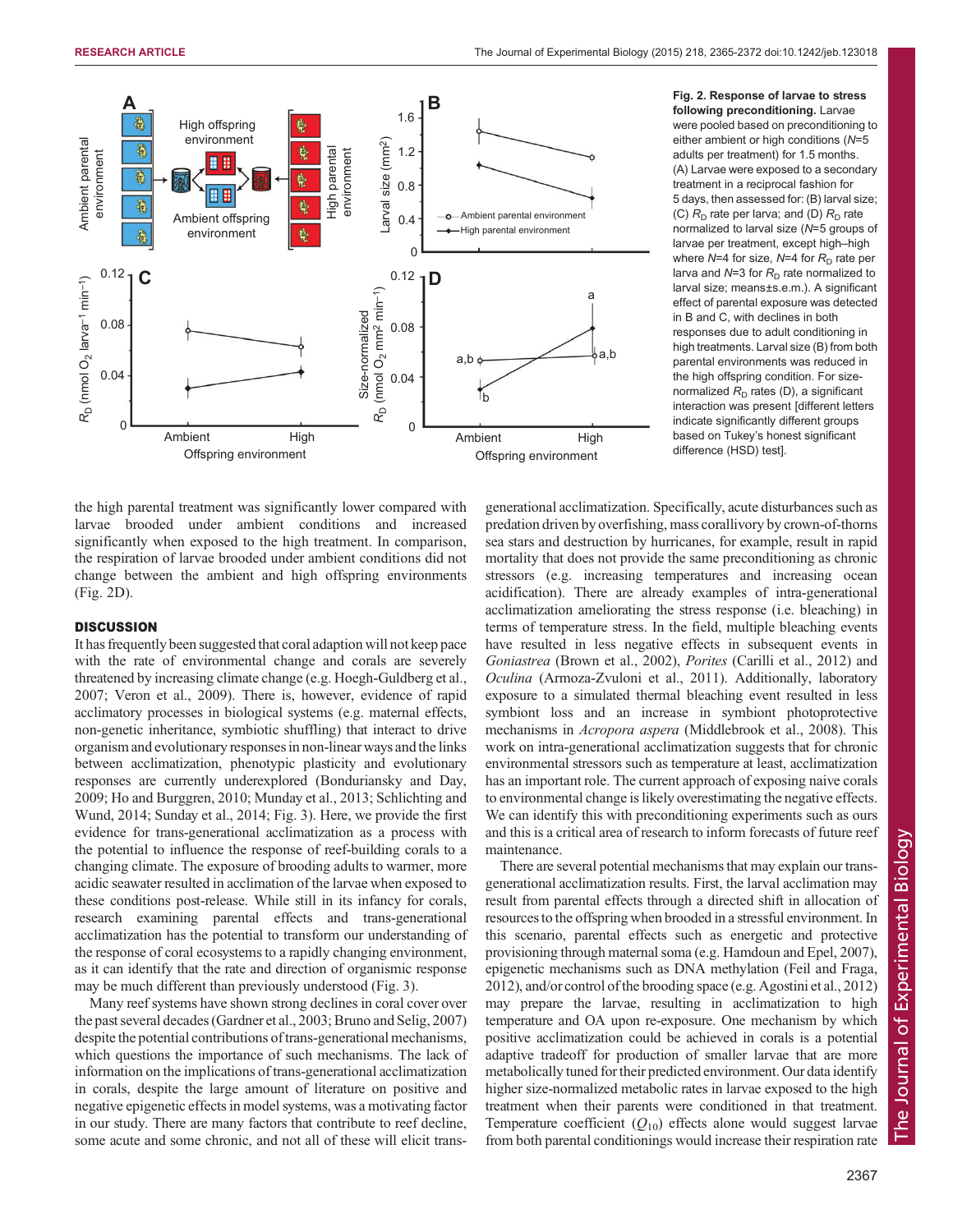<span id="page-3-0"></span>

Fig. 3. Feedback loop connecting organismic response to the environment to population trajectory. Organisms respond to environmental drivers through the organism×environment interaction, but in addition to the classical genetic amplifier, consideration should also be given to another amplifier, the epigenetic response mechanism, for its capacity to generate phenotypic plasticity. Plasticity generated by both of these mechanisms is filtered by selection, resulting in outcomes that may either enhance or diminish response capacity to environmental change. This capacity is then fed back into the population across generations to influence the future population trajectory. In the case of reef corals, this plasticity provides a potential buffer to the rapid rate of climate change.

when exposed to the high offspring environment [\(Edmunds et al.,](#page-6-0) [2011;](#page-6-0) [Hochachka and Somero, 2014](#page-7-0)), whereas a typical response to OA in marine organisms is metabolic depression [\(Portner, 2008](#page-7-0); [Nakamura et al., 2011](#page-7-0)). Here, however, we did not see either parallel response patterns expected of  $Q_{10}$  effects or acidification-driven metabolic suppression across the two preconditioning environments in response to the secondary (offspring) environment, suggesting adaptive mechanisms are at play as a result of the preconditioning. In adult corals, higher metabolic rates are linked to increased protein turnover and energy allocation to fitness-related traits, which potentially drives a greater ability to respond to stress [\(Gates and](#page-6-0) [Edmunds, 1999\)](#page-6-0). High respiration rates may reduce pelagic larval duration and therefore hasten settlement and growth. Given the necessary energetic demands of metamorphosis and settlement [\(Edmunds et al., 2013\)](#page-6-0), and the need to rapidly progress through life stagesto escape mortality and competition, the increased supply of ATP generated by a higher respiration rate would likely be beneficial [\(Edmunds et al., 2011](#page-6-0)). While high respiration rate can create a substrate deficit in lecithotrophic larvae, given that *P. damicornis* is a vertical transmitter of Symbiodinium to the coral larvae, food resources from translocation of photosynthate should be more than adequate to sustain these high metabolic rates.

Under stressful conditionsthat limit productivity in adult corals, but are environmentally predictable (i.e. high temperature and  $CO<sub>2</sub>$ ), smaller larvae may be produced as an adaptive means for a metabolic benefit in the offspring. Adaptive plasticity of parental modulation of larval size under environmental change has been documented in a number of taxa [\(Marshall et al., 2008;](#page-7-0) [Burgess and Marshall, 2011\)](#page-6-0). For example, polychaetes collected from  $CO<sub>2</sub>$  vent areas following life-long exposure to high  $P_{CO_2}$  conditions had smaller body sizes and higher metabolic rates than those from outside the vent areas [\(Calosi et al., 2013](#page-6-0)). Similarly, in a marine bryozoan in which parents were preconditioned at high and low temperatures, offspring of parents from high temperatures are smaller and more variable in size with higher rates of metamorphosis than those produced by parents conditioned at low temperatures [\(Burgess and Marshall, 2011\)](#page-6-0). Bet-hedging for eggs or offspring size based on environment is also documented in other marine invertebrates (reviewed by [Crean and Marshall, 2009\)](#page-6-0). Furthermore, adaptive trans-generational acclimation has been demonstrated following exposure to predation in aphids, where parents shifted production to a greater number of offspring with wings, and the shift in offspring type has population implications for the F2 generation [\(Mondor et al., 2005\)](#page-7-0). Together, these studies support a large role for the adaptive potential of transgenerational plasticity under environmental change.

Our research suggests parental effects may be one avenue of rapid change for reef-building corals, but it is necessary to also extend this work to later life stages to examine larval settlement, juvenile survivorship, and recruitment and fecundity in the next generation with long-term studies. For example, the effect of small egg size was manifest as lower post-metamorphosis survivorship and growth [\(Emlet and Hoegh-Guldberg, 1997\)](#page-6-0) in sea urchin larvae. It is difficult to compare the results of externally fertilized, lecithotrophic larvae to those of the brooding coral larvae that are provisioned immediately by their symbionts. Work in three brooding Pocilloporids, however, revealed that larval size was positively related to survivorship ([Isomura](#page-7-0) and [Nishihira 2001\)](#page-7-0), suggesting that carry-over effects from a small larval size such as those seen in our study could result in cascading consequences in future life stages. This is true in the case of the Olympia oyster, where exposure to ocean acidification during development resulted in smaller shell sizes, and the latent effect of small size persisted for more than a month in ambient common garden conditions [\(Hettinger](#page-6-0) [et al., 2012\)](#page-6-0). It appears for corals, however, that small size is not always a certain predictor of negative performance, as large and small larvae exposed to temperature and salinity stress had the same propensity for latent effects in the coral Orbicella faveolata [\(Hartmann et al., 2013\)](#page-6-0). These variable post-metamorphosis responses in marine taxa highlight the need to track the duration and magnitude of trans-generational acclimatization beyond the larval stage, through recruitment and into the next generation.

A second hypothesis underlying the larval acclimation isthat larval phenotype may be driven by physical environmental influences, or constraints, on developmental rate. In this case, developmental rate and survival are influenced directly, thereby selecting for smaller larvae developed more quickly under high temperature and  $CO<sub>2</sub>$ , which perform better upon re-exposure. Therefore, the outcome is not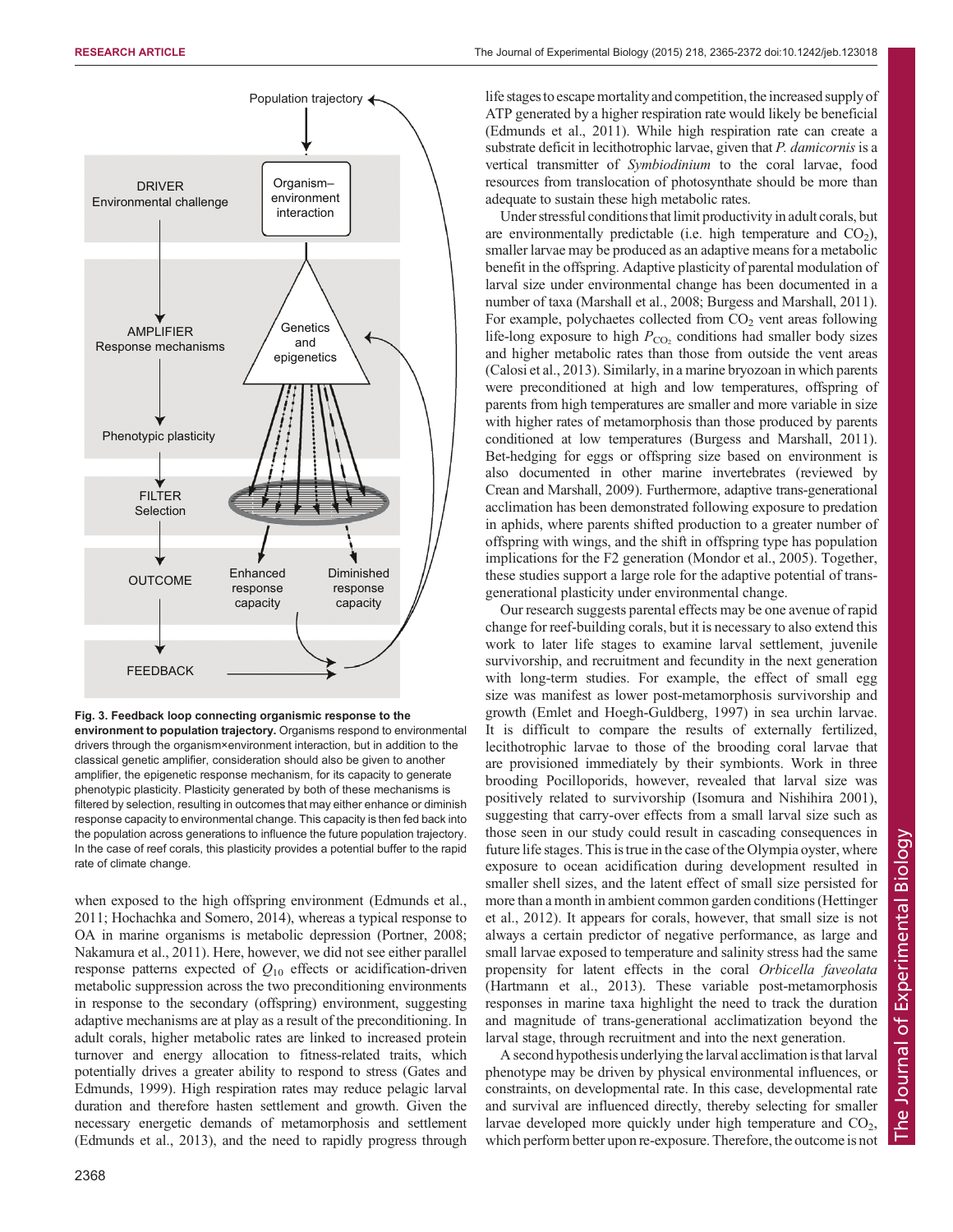dictated by parental effects per se, but a selection or weeding out of the weak phenotypes during the brooding period, resulting in positive performance of the remaining larvae. While this is a possible mechanism underlying the performance of the larvae developed in the high treatment, the lack of a difference in the timing of larval release between treatments during the peak period [\(supplementary](http://jeb.biologists.org/lookup/suppl/doi:10.1242/jeb.123018/-/DC1) [material Fig. S1\)](http://jeb.biologists.org/lookup/suppl/doi:10.1242/jeb.123018/-/DC1) suggests that development times were not substantially influenced and that it is likely 'true' parental effects were responsible for our results.

A third hypothesis for our results is that the acclimatization is due simply to the conditioning of the larvae to temperature and  $CO<sub>2</sub>$ during development in the parental coelenteron. Although it is not possible to fertilize these brooded larvae and raise them in the absence of their parents to fully test this hypothesis, the next closest comparison is exposure of larvae immediately following release. Exposure of P. damicornis larvae to high temperature (29°C, as in this study) and  $CO<sub>2</sub>$  (635 µatm) immediately upon release resulted in a decline in larval respiration, not an increase [\(Putnam et al.,](#page-7-0) [2013](#page-7-0)). This suggests direct larval acclimatization may not be responsible for our results, although Putnam and co-authors only exposed the larvae for ∼64% of the minimum time that it takes from fertilization to development (∼14 days minimum; [Stoddart and](#page-7-0) [Black, 1985\)](#page-7-0), whereas here larvae were exposed for the entire expected duration of fertilization and development. Regardless of the exact underlying mechanism(s) of response, however, the outcome is the same. Exposure to high treatments across a generation and at the developing stage within the parent has different impacts from preconditioning to ambient. This potential for 'stress' preconditioning has implications that need to be considered to better understand the response of reefs to chronic environmental stressors (i.e. temperature and OA) and to better predict the trajectory of future reef demographics.

In contrast to positive acclimatization, it is possible that the reported negative effects of increasing temperature and OA response of corals ([Hoegh-Guldberg et al., 2007\)](#page-7-0) may be amplified through trans-generational acclimation, resulting in maladaptive outcomes. In our work, adult corals exposed to future conditions displayed reduced photosynthetic rates and energetic scope in comparison to control conditions [\(Fig. 1\)](#page-1-0). These reductions in energy availability may signal the necessity for trade-offs in energy allocation. As calcification and metabolic rate were both maintained at the same levels in adults exposed to future and current conditions [\(Fig. 1\)](#page-1-0), it is possible that this constrained the amount of energy allocated to reproductive output, with negative consequences for offspring performance. While not contextualized trans-generationally at the time, previous ecological research examining adult corals after a thermal stress event reveals significant declines in both tissue lipids and the number of eggs ([Jones and Berkelmans, 2011\)](#page-7-0), which suggests strong adult controls on the offspring characteristics and performance. Additionally, recent trans-generational work examining the locomotion and cognition responses of coral reef fish to OA reveals the potential for trans-generational acclimation to vary in magnitude and direction, being complete ( positive response rescue), partial (slight response amelioration) or absent (negative performance), across the different traits examined, when compared with offspring of parents from ambient conditions ([Allan et al.,](#page-6-0) [2014](#page-6-0)). It is therefore necessary to conduct further research for corals to identify the magnitude and direction of acclimatization responses associated with parental effects. It will also be critical to interpret the results of trans-generational work with an eye towards the implications of either positive or negative consequences for corals and search for a greater understanding of the mechanistic basis for

these effects (e.g. classical epigenetic mechanisms such as DNA methylation).

While identifying the exact mechanism of the acclimatization response seen in our study is not possible, soft inheritance mechanisms such as epigenetics or those outside changes in DNA sequence are known to play pivotal roles in environmental response in a diversity of organisms such as humans, fruit flies and plants [\(Feil and Fraga, 2012\)](#page-6-0). A diversity of non-genetic inheritance factors have been identified, such as RNA, soma, cytoplasm, proteins, methylation, hormones, metabolites, nutrients, waste, symbionts and, more broadly, the physical conditions surrounding the organism controlled by the parents, and the behavior of the parents themselves [\(Bonduriansky and Day, 2009](#page-6-0); [Ho and Burggren, 2010; Greer and](#page-6-0) [Shi, 2012\)](#page-6-0). The interplay between traditional genetic adaptation and epigenetics is a framework championed in the theoretical literature [\(Badyaev and Uller, 2009;](#page-6-0) [Schlichting and Wund, 2014](#page-7-0)) and in wellstudied model systems [\(Feil and Fraga, 2012\)](#page-6-0). Indeed, parental effects and other epigenetic mechanisms have come to the forefront in a diversity of research fields. For example, there are documented epigenetic effects such as consequences of famine in humans exposed in the prenatal environment [\(Heijmans et al., 2008\)](#page-6-0), identified as differential methylation patterns in the offspring as long as 60 years later. There are also epigenetic consequences of a parental methylated diet that influences health and lifespan in offspring phenotype of mice [\(Wolff et al., 1998](#page-7-0)). Epigenetic marks are also found in flowering plants [\(De Lucia et al., 2008](#page-6-0)), where temperaturedriven vernalization occurs, with repressive chromatin maintained through time. Additionally, invertebrates display epigenetics effects from environmental stress on heat shock protein (HSP)-related interactions with chromatin linked to developmental genes in Drosophila ([Gendall et al., 2001](#page-6-0)), resulting in an abnormal eye disk development that is heritable within the next generation. These epigenetic phenomena have both deepened our understanding of, and highlighted complexities in predicting biological responses to the environment, and provide a compelling rationale to examine these processes in corals ([Fig. 3\)](#page-3-0).

It is undisputed that the contributions of adaptation and acclimatization processes have significant implications for our understanding of reef systems (e.g. [Donner et al., 2005](#page-6-0); [Pandolfi](#page-7-0) [et al., 2011](#page-7-0); [Logan et al., 2014](#page-7-0)). What is less clear, however, is the direction of response these processes may facilitate, potentially resulting in stressor amplification or amelioration ([Fig. 3](#page-3-0)). While parental effects are an understudied area and epigenetic mechanisms have been overlooked in corals to date, perhaps reflecting the biological and experimental challenges of studying these longlived, marine organisms, they are critical areas of future research for an ecosystem stressed by unprecedented rates of environmental change. Non-genetic mechanisms play a major role in evolutionary trajectories by accelerating the rate of phenotypic change beyond genotypic adaptation, thereby potentially ameliorating perceived adaptive constraints associated with the rapid rates of anthropogenic environmental change. The evidence we present here suggests that non-genetic, trans-generational acclimatization processes (e.g. epigenetics) have the potential to contribute to the trajectories of coral populations in a rapidly changing climate. The nature and duration of these processes for corals remains to be discovered.

## MATERIALS AND METHODS Experimental design

Corals were collected on 4 August 2011 from the fringing reefs of Kaneohe Bay, Hawaii (Special Activities Permit 2011 Hawaii DAR) and experiments were carried out from 4 August to 17 September 2011 at the Hawaii Institute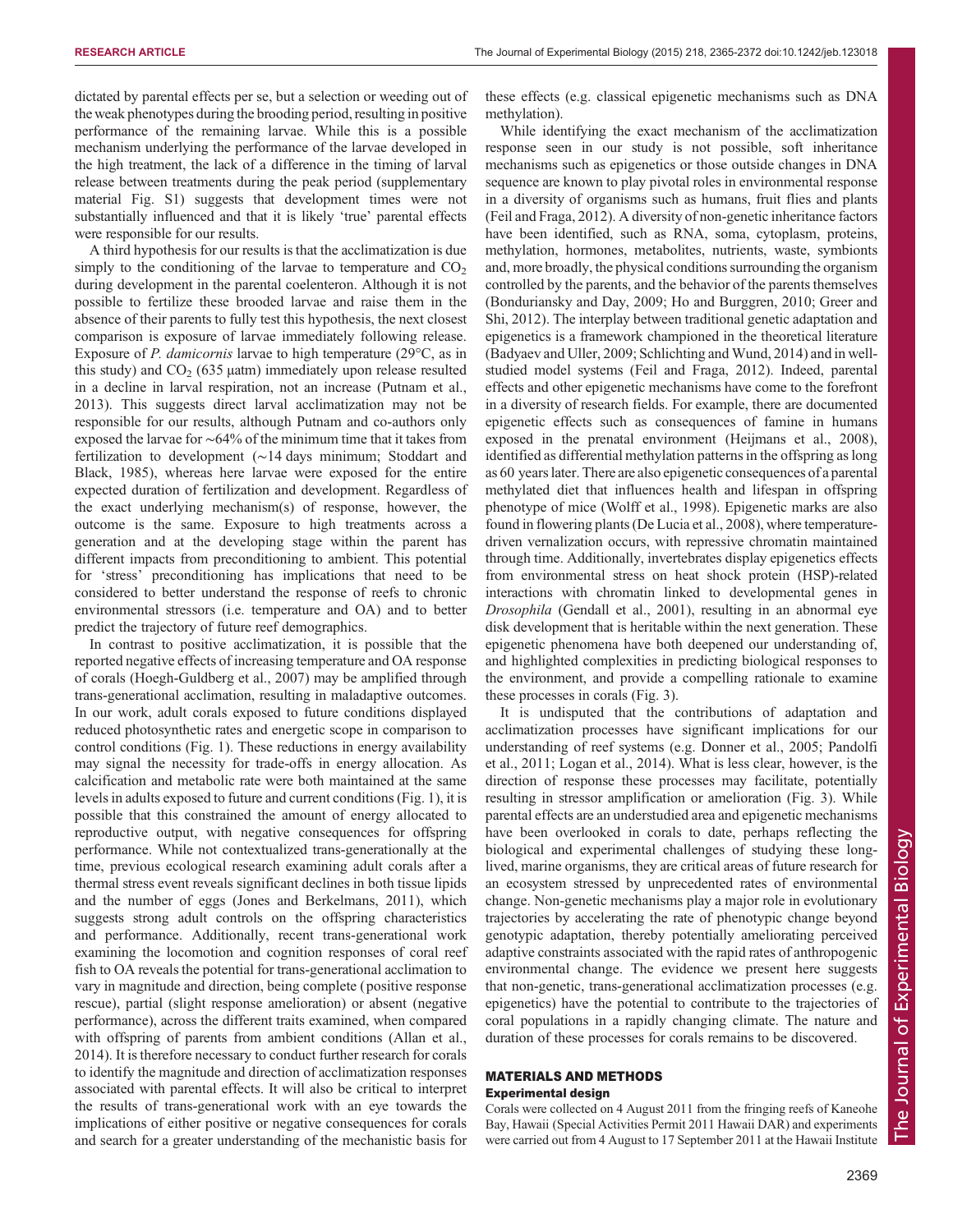#### Table 2. Experimental seawater chemistry

| Treatment | Temperature (°C) | $P_{\rm CO_2}$ (µatm) | рH                | TA (µmol kq $^{-1}$ | $HCO3-$ (µmol kg <sup>-1)</sup> | $CO32–$ (µmol kg <sup>-1</sup> ) | $\Omega_{\alpha}$ |
|-----------|------------------|-----------------------|-------------------|---------------------|---------------------------------|----------------------------------|-------------------|
| Ambient   | $26.53 \pm 0.06$ | $417 \pm 12$          | $8.011 \pm 0.010$ | $2160+2$            | 1667±10                         | $198 + 4$                        | $3.16 \pm 0.06$   |
| High      | 28.93±0.09       | 805±37                | 7.779±0.016       | $2163+2$            | 1815±11                         | $140 + 4$                        | $2.27 \pm 0.07$   |

Carbonate chemistry parameters (means±s.e.m.) were calculated from measurements of temperature, salinity, pH and total alkalinity (TA) in the treatment tanks (N=55 per treatment, 11 tanks by 5 replicates).  $\Omega_{a}$ , aragonite saturation state. See Materials and methods for details.

of Marine Biology (Kaneohe, HI, USA). Temperature records from the collection site were recorded for the 2 weeks prior to collection (UA-002-08, Onset Computer Corporation, Bourne, MA, USA; accuracy ±0.5°C, precision 0.1°C) and revealed a mean of 26.9±0.02°C and average daily range of 2.8±0.1°C (means±s.e.m.). The experimental system consisted of a custom-built, flow-through mesocosm array of 22, ∼50 l insulated tanks (Aqualogic, San Diego, CA, USA). Temperature was controlled independently in each of the tanks by recirculating seawater via heat exchangers mounted on the back of the array. For continuous records, temperature was logged hourly in each tank using Hobo underwater temperature loggers (UA-002-08, Onset Computer Corporation, Bourne, MA, USA) and provided natural daily fluctuations [\(supplementary material](http://jeb.biologists.org/lookup/suppl/doi:10.1242/jeb.123018/-/DC1) [Fig. S2](http://jeb.biologists.org/lookup/suppl/doi:10.1242/jeb.123018/-/DC1)). Incoming water flow was maintained in the tanks with a rate of  $\sim$ 360 ml min<sup>-1</sup>, which resulted in tank water turning over ~10 times daily. The tanks were lit with overhead metal halide lights (14K bulbs, 250w IceCap Inc., Hamilton, NJ, USA) on a 12 h:12 h photoperiod, with light from 06:30 h to 18:30 h. Light levels in the tanks were measured at  $\sim$ 396±4 µmol quanta m<sup>-2</sup> s<sup>-1</sup> (mean±s.e.m., N=305) using a cosine corrected photosynthetically active radiation (PAR) sensor (LI-COR 192, LICOR Biosciences, Lincoln, NE, USA).

Adult P. damicornis were exposed to either ambient or high treatment conditions (26.5°C and 417  $\mu$ atm, or 28.9°C and 805  $\mu$ atm  $P_{CO_2}$ , respectively, N=11 per treatment; Table 2) for 1.5 months prior to peak larval release in September 2011. The combination of these factors was chosen specifically to simulate the most likely future scenario of simultaneous temperature and  $P_{\text{CO}_2}$  increase, with the goal of maximizing the number of adult corals in independent tanks for larval release at the end of the exposure period, not to mechanistically test each factor separately. Each of 22 replicate, 50 l tanks contained one adult colony for a total of 11 replicate colonies per treatment.

#### Seawater carbonate chemistry

Carbon dioxide control was achieved through mixing of scrubbed air and pure CO<sub>2</sub> that was metered using pairs of Mass Flow Controllers (MFCs; Sierra Instruments, Monterey, CA, USA). The concentration of mixed gas flowing out of the MFCs was measured with an infrared  $CO<sub>2</sub>$  analyzer (Qubit IR S151, Qubit Systems, Kingston, ON, Canada) calibrated with certified gas mixes (Airgas West, Northridge, CA, USA). The pre-mixed  $CO<sub>2</sub>$  was injected into four header tanks filled with incoming seawater using venturi injectors (MK-484, Mazzei Injector Company LLC, Bakersfield, CA, USA) connected to recirculating pumps (700gph Magnetic Drive, Danner Manufacturing Inc., Islandia, NY, USA).

Carbonate chemistry of the tanks was tracked by measuring total alkalinity and pH. For rapid checks of the system, pH was measured in each tank using a hand-held pH meter and showed significant differences across the experiment of 0.2 units (NBS scale; ambient=8.08±0.01, high=7.88±0.01, N=307). In addition, water samples from all tanks  $(N=22)$  were collected for assessment of carbonate chemistry weekly throughout the experiment (Table 2) after determination of the high stability of temperature and total alkalinity in preliminary experiments [\(Putnam, 2012](#page-7-0)). Temperature (°C) and salinity of each of the treatment tanks were measured simultaneously with water sample collections for pH (total scale) and total alkalinity ( $\mu$ mol kg<sup>-1</sup> seawater). Temperature was measured using a traceable certified digital thermometer (15-077-8, accuracy 0.05°C, resolution 0.001°C; Control Company, Friendswood, TX, USA) and salinity was measured with a YSI sonde (YSI 63, Yellow Springs Instruments, Yellow Springs, OH, USA).

Samples were titrated using certified reference materials (CRM) including calibrated acid titrant (∼0.1 mol kg<sup>-1</sup>, ∼0.6 mol kg<sup>-1</sup> NaCl; [Dickson et al.,](#page-6-0) [2007\),](#page-6-0) and analyses were quality controlled with oceanic carbon dioxide standards (Dickson Lab  $CO<sub>2</sub>$  CRM Batch 99). Total alkalinity was calculated via a non-linear, least-squares procedure of the Gran approach (SOP 3b; [Dickson et al., 2007\)](#page-6-0) and reported in units of  $\mu$ mol kg<sup>-1</sup> seawater.

Spectrophotometric determinations of pH (total scale) were made using an m-Cresol Purple dye indicator on a temperature-controlled spectrophotometer (Spectramax M2, Molecular Devices, Sunnyvale, CA, USA) on duplicate 3 ml samples held at 25°C in the dark. In addition, quality control was assessed by measuring Tris standards (Dickson Lab Tris Standard Batch 4). All carbonate chemistry measurements were made based on the standard operating procedures for analysis of carbonate chemistry [\(Riebesell et al., 2010](#page-7-0); [Dickson et al., 2007\)](#page-6-0), with dissociation constants for carbonic acid according to [Mehrbach et al. \(1973\)](#page-7-0), and subsequent refitting following [Dickson and Millero \(1987\)](#page-6-0) in the program CO2SYS ([Pierrot et al., 2006](#page-7-0)) to calculate the remaining parameters of  $P_{\text{CO}_2}$  (µatm); HCO<sub>3</sub><sup>-</sup>, CO<sub>3</sub><sup>2-</sup> and DIC (µmol kg<sup>-1</sup> seawater); and aragonite saturation state,  $\Omega_a$ .

#### Larval reciprocal exposure

During the anticipated peak of larval release (9–12 September; sensu [Jokiel,](#page-7-0) [1985\)](#page-7-0), adult corals were each placed in a larval collection apparatus within the treatment tanks, such that flowing water flushed the buoyant larvae into a collection beaker with plankton mesh sides. The number of adult colonies releasing larvae was counted for 4 days over the release period. Larvae were collected each day, pooled within each treatment, and held in glass beakers containing 0.2 µm filtered seawater from origin treatment conditions that was refreshed two times daily. At the end of the 4 days of release, larvae were reallocated in a reciprocal fashion to either the treatment of parental origin or the opposite treatment [\(Fig. 2](#page-2-0)A). Replicate groups of larvae  $(N=5)$ groups) were exposed to the high or ambient treatments for 5 days in plankton mesh wells with continuous free exchange of treatment water within the wells, and full flushing of the wells with treatment water twice per day.

Dark respiration of groups of larvae was measured as oxygen flux with a fiber optic oxygen electrode (FOXY-R Ocean Optics, Dunedin, FL, USA; [Edmunds et al., 2011\)](#page-6-0) for five replicate groups of six larvae per treatment in 2.15 ml glass vials held in the dark, with seawater-only vials as controls for each treatment. After respiration measurements, the groups of larvae were fixed in 10% formalin and photographed on a compound microscope. The planar surface area of the larvae was measured  $\text{(mm)}^2$ ) from image analysis of microscopic photographs of the fixed larvae using ImageJ (NIH; [Schneider](#page-7-0) [et al., 2012\)](#page-7-0). Size-normalized respiration was calculated by dividing the respiration rate of a replicate group by their average size.

#### Adult measurements

Following larval release, the response of the adult corals to 1.5 months of treatment conditions was measured. Photophysiology of the Symbiodinium was measured as maximum quantum yield of PSII (dark-adapted  $F_V/F_M$ ) using a pulse amplitude-modulated fluorometer (Diving-PAM, Walz GmbH, Effeltrich, Germany). Corals were measured between 19:50 h and 20:30 h following a period of 80 min of dark adaption. The PAM was set for a measuring intensity of 10 and gain of 7, a damp of 2, a saturating intensity of 8 and a saturating width of 0.8. Photosynthetic and dark respiration rates were measured in 1.9 l respiration chambers with rotating stir bars using a fiber optic oxygen electrode (FOXY-R Ocean Optics). Temperature was controlled in the chambers by submerging them in a waterbath of the same temperature as the treatment condition. The measurements were carried out in closed chambers to accurately assess oxygen flux, thus there was no exchange of water during the incubations. Measurement of pH (NBS scale) prior to and following the light incubations resulted in mean (±s.d.) differences from the starting water pH of 0.19 $\pm$ 0.10 (N=22) in high, 0.12 $\pm$ 0.09 ( $N=20$ ) in ambient, 0.03±0.03 ( $N=3$ ) in ambient blanks and  $-0.04\pm$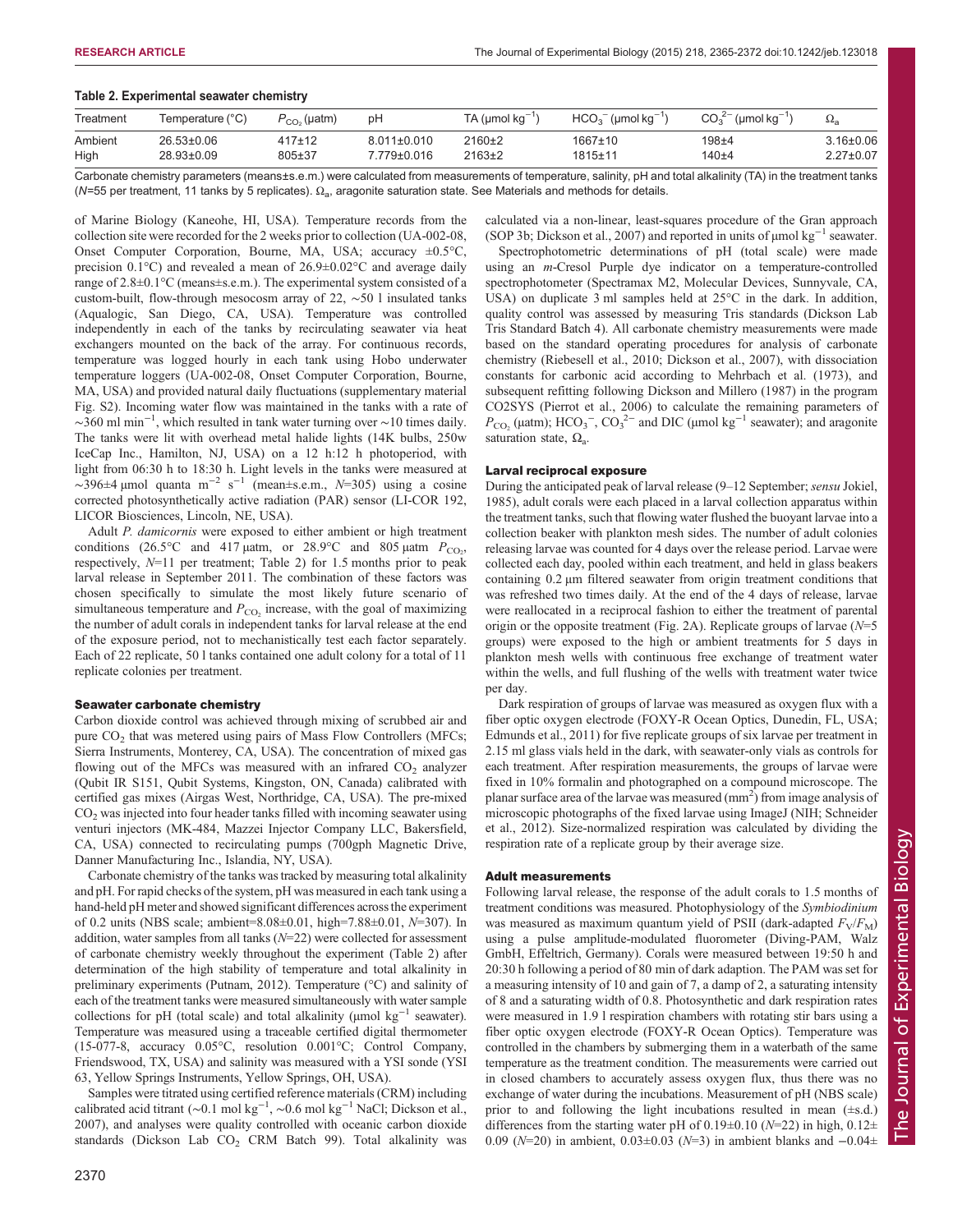<span id="page-6-0"></span> $0.04$  ( $N=4$ ) in high blanks. These differences are less than the differences in measured pH values between treatments 0.2 pH units (NBS scale). Calcification rates were measured in the same chambers simultaneously with photosynthesis measurements using the total alkalinity anomaly technique (Chisholm and Gattuso, 1991) on chamber water prior to and following the incubation period (∼30–45 min). All incubations were carried out in treatment water at the same treatment temperatures and light (∼30– 45 min) or dark (∼90 min) conditions for the appropriate treatment that the samples were held in for the initial 1.5 months. Rates were calculated with the subtraction of blank seawater control chambers for both oxygen flux and alkalinity anomaly.

#### **Statistics**

Adult data were analyzed with t-tests between the two treatments. Larval data were analyzed with a two-way ANOVA with the fixed factors of parental environment and offspring environment and their interaction, and variables with a significant interaction were followed by Tukey's honest significant difference (HSD) test to determine differences among each group. Assumptions of t-tests and ANOVA were tested through graphical analysis of the residuals and goodness of fit tests of the standardized residuals to a normal distribution as well as the Bartlett test and Shapiro– Wilk test and Levene's test. Data were transformed for analysis as necessary. Statistical analyses were carried out in R ([R Core Team,](#page-7-0) 2014) using the Companion to Applied Regression package (Fox and Weisberg, 2011).

## Acknowledgements

We are grateful for experimental support from Madison Kosma, Keisha Bahr, Kirsten Fujitani and HIMB facilities staff, and manuscript comments from S. Burgess and S. Comeau. This manuscript is HIMB contribution number 1629 and SOEST contribution number 9443.

#### Competing interests

The authors declare no competing or financial interests.

#### Author contributions

H.M.P. designed and executed the experiments and analysed the data. H.M.P. and R.D.G. interpreted the findings, and wrote the paper.

#### Funding

This research was funded by grants from the National Science Foundation (NSF) Experimental Program to Stimulate Competitive Research (EPSCoR) [EPS-0903833], NSF grant [OCE-0752604 to R.D.G. and OCE-PRF-1323822 to H.M.P.], the National Marine Sanctuary Program and Hawaii Institute of Marine Biology Reserve Partnership [memorandum of agreement 2005-008/66882] and funding to H.M.P. from the International Society for Reef Studies, the Ocean Conservancy, and the American Fisheries Society. In addition, this research was developed under STAR Fellowship Assistance Agreement [FP917199 to H.M.P.] awarded by the US Environmental Protection Agency (EPA). This manuscript has not been formally reviewed by the EPA and the views expressed are solely those of the authors.

#### Supplementary material

Supplementary material available online at <http://jeb.biologists.org/lookup/suppl/doi:10.1242/jeb.123018/-/DC1>

#### References

- [Agostini, S., Suzuki, Y., Higuchi, T., Casareto, B. E., Yoshinaga, K., Nakano, Y.](http://dx.doi.org/10.1007/s00338-011-0831-6) and Fujimura, H. [\(2012\). Biological and chemical characteristics of the coral](http://dx.doi.org/10.1007/s00338-011-0831-6) [gastric cavity.](http://dx.doi.org/10.1007/s00338-011-0831-6) Coral Reefs 31, 147-156.
- [Allan, B. J. M., Miller, G. M., McCormick, M. I., Domenici, P. and Munday, P. L.](http://dx.doi.org/10.1098/rspb.2013.2179) [\(2014\). Parental effects improve escape performance of juvenile reef fish in a](http://dx.doi.org/10.1098/rspb.2013.2179) high-CO<sub>2</sub> world. [Proc. R. Soc. B Biol. Sci.](http://dx.doi.org/10.1098/rspb.2013.2179) 281, 20132179.
- [Armoza-Zvuloni, R., Segal, R., Kramarsky-Winter, E. and Loya, Y.](http://dx.doi.org/10.3354/meps09018) (2011). [Repeated bleaching events may result in high tolerance and notable](http://dx.doi.org/10.3354/meps09018) [gametogenesis in stony corals:](http://dx.doi.org/10.3354/meps09018) Oculina patagonica as a model. Mar. Ecol. Prog. Ser. **426**[, 149-159.](http://dx.doi.org/10.3354/meps09018)
- Badyaev, A. V. and Uller, T. [\(2009\). Parental effects in ecology and evolution:](http://dx.doi.org/10.1098/rstb.2008.0302) [mechanisms, processes and implications.](http://dx.doi.org/10.1098/rstb.2008.0302) Philos. Trans. R. Soc. B Biol. Sci. 364, [1169-1177.](http://dx.doi.org/10.1098/rstb.2008.0302)
- Bollati, V. and Baccarelli, A. [\(2010\). Environmental epigenetics.](http://dx.doi.org/10.1038/hdy.2010.2) Heridity 105, 105-112.
- Bonduriansky, R. and Day, T. [\(2009\). Nongenetic inheritance and its evolutionary](http://dx.doi.org/10.1146/annurev.ecolsys.39.110707.173441) implications. Annu. Rev. Ecol. Evol. Svst. 40. 103-125.
- Bossdorf, O., Richards, C. L. and Pigliucci, M. (2008). Epigenetics for ecologists. Ecol. Lett. 11, 106-115.
- Brown, B. E. and Cossins, A. R. [\(2011\). The potential for temperature](http://dx.doi.org/10.1007/978-94-007-0114-4_24) [acclimatisation of reef corals in the face of climate change. In](http://dx.doi.org/10.1007/978-94-007-0114-4_24) Coral Reefs: An Ecosystem in Transition[, pp. 421-433. The Netherlands: Springer.](http://dx.doi.org/10.1007/978-94-007-0114-4_24)
- Brown, B. E., Dunne, R. P., Goodson, S. and Douglas, A. E. (2002). Experience shapes the susceptibility of a reef coral to bleaching. Coral Reefs 12, 119-126.
- Bruno, J. F. and Selig, E. R. [\(2007\). Regional decline of coral cover in the Indo-](http://dx.doi.org/10.1371/journal.pone.0000711)[Pacific: timing, extent, and subregional comparisons.](http://dx.doi.org/10.1371/journal.pone.0000711) PLoS one 2, e711.
- Burgess, S. C. and Marshall, D. J. [\(2011\). Temperature-induced maternal effects](http://dx.doi.org/10.1242/jeb.054718) [and environmental predictability.](http://dx.doi.org/10.1242/jeb.054718) J. Exp. Biol. 214, 2329-2336.
- [Calosi, P., Rastrick, S. P. S., Lombardi, C., de Guzman, H. J., Davidson, L.,](http://dx.doi.org/10.1098/rstb.2012.0444) [Jahnke, M., Giangrande, A., Hardege, J. D., Schulze, A., Spicer, J. I. et al.](http://dx.doi.org/10.1098/rstb.2012.0444) [\(2013\). Adaptation and acclimatization to ocean acidification in marine](http://dx.doi.org/10.1098/rstb.2012.0444) ectotherms: an in situ transplant experiment with polychaetes at a shallow  $CO<sub>2</sub>$ vent system. [Philos. Trans. R. Soc. B Biol. Sci.](http://dx.doi.org/10.1098/rstb.2012.0444) 368, 20120444.
- [Carilli, J., Donner, S. D. and Hartmann, A. C.](http://dx.doi.org/10.1371/journal.pone.0034418) (2012). Historical temperature [variability affects coral response to heat stress.](http://dx.doi.org/10.1371/journal.pone.0034418) PLoS ONE 7, e34418.
- Chisholm, J. R. M. and Gattuso, J.-P. [\(1991\). Validation of the alkalinity anomaly](http://dx.doi.org/10.4319/lo.1991.36.6.1232) [technique for investigating calcification and photosynthesis in coral reef](http://dx.doi.org/10.4319/lo.1991.36.6.1232) communities. [Limnol. Oceanogr.](http://dx.doi.org/10.4319/lo.1991.36.6.1232) 36, 1232-1239.
- Crean, A. J. and Marshall, D. J. [\(2009\). Coping with environmental uncertainty:](http://dx.doi.org/10.1098/rstb.2008.0237) [dynamic bet hedging as a maternal effect.](http://dx.doi.org/10.1098/rstb.2008.0237) Philos. Trans. R. Soc. B Biol. Sci. 364, [1087-1096.](http://dx.doi.org/10.1098/rstb.2008.0237)
- [De Lucia, F., Crevillen, P., Jones, A. M. E., Greb, T. and Dean, C.](http://dx.doi.org/10.1073/pnas.0808687105) (2008). A PHD[polycomb repressive complex 2 triggers the epigenetic silencing of](http://dx.doi.org/10.1073/pnas.0808687105) FLC during vernalization. [Proc. Natl. Acad. Sci. USA](http://dx.doi.org/10.1073/pnas.0808687105) 105, 16831-16836.
- Dickson, A. G. and Millero, F. J. [\(1987\). A comparison of the equilibrium constants](http://dx.doi.org/10.1016/0198-0149(87)90021-5) [for the dissociation of carbonic acid in seawater media.](http://dx.doi.org/10.1016/0198-0149(87)90021-5) Deep Sea Res. 34, [1733-1743.](http://dx.doi.org/10.1016/0198-0149(87)90021-5)
- Dickson, A., Sabine, C. and Christian, J. (ed.) (2007). Guide to Best Practices for Ocean CO<sub>2</sub> Measurement. PICES Special Publication 3, 191 pp.
- [Donelson, J. M., Munday, P. L. and McCormick, M. I.](http://dx.doi.org/10.1038/nclimate1323) (2012). Rapid [transgenerational acclimation of a tropical reef fish to climate change.](http://dx.doi.org/10.1038/nclimate1323) Nat. Clim. [Change](http://dx.doi.org/10.1038/nclimate1323) 2, 30-32.
- [Donner, S. D., Skirving, W. J., Little, C. M., Oppenheimer, M. and Hoegh-](http://dx.doi.org/10.1111/j.1365-2486.2005.01073.x)Guldberg, O. [\(2005\). Global assessment of coral bleaching and required rates of](http://dx.doi.org/10.1111/j.1365-2486.2005.01073.x) [adaptation under climate change.](http://dx.doi.org/10.1111/j.1365-2486.2005.01073.x) Global Change Biol. 11, 2251-2265.
- [Dupont, S., Dorey, N., Stumpp, M., Melzner, F. and Thorndyke, M.](http://dx.doi.org/10.1007/s00227-012-1921-x) (2013). Long[term and trans-life-cycle effects of exposure to ocean acidification in the green sea](http://dx.doi.org/10.1007/s00227-012-1921-x) urchin [Strongylocentrotus droebachiensis](http://dx.doi.org/10.1007/s00227-012-1921-x). Mar. Biol. 160, 1835-1843.
- [Edmunds, P. J., Cumbo, V. and Fan, T.-Y.](http://dx.doi.org/10.1242/jeb.055343) (2011). Effects of temperature on the [respiration of brooded larvae from tropical reef corals.](http://dx.doi.org/10.1242/jeb.055343) J. Exp. Biol. 214, [2783-2790.](http://dx.doi.org/10.1242/jeb.055343)
- [Edmunds, P. J., Cumbo, V. R. and Fan, T.-Y.](http://dx.doi.org/10.1016/j.jembe.2013.02.032) (2013). Metabolic costs of larval [settlement and metamorphosis in the coral](http://dx.doi.org/10.1016/j.jembe.2013.02.032) Seriatopora caliendrum under ambient [and elevated](http://dx.doi.org/10.1016/j.jembe.2013.02.032)  $P_{CO_2}$ . [J. Exp. Mar. Biol. Ecol.](http://dx.doi.org/10.1016/j.jembe.2013.02.032) 443, 33-38.
- Emlet, R. B. and Hoegh-Guldberg, O. [\(1997\). Effects of egg size on postlarval](http://dx.doi.org/10.2307/2410967) [performance: experimental evidence from a sea urchin.](http://dx.doi.org/10.2307/2410967) Evolution 51, 141-152.
- Feil, R. and Fraga, M. F. [\(2012\). Epigenetics and the environment: emerging](http://dx.doi.org/10.1038/nrg3142) [patterns and implications.](http://dx.doi.org/10.1038/nrg3142) Nat. Rev. Genet. 13, 97-109.
- Fox, J. and Weisberg, S. (2011). An R Companion to Applied Regression, 2nd edn. Thousand Oaks, CA: Sage. [http://socserv.socsci.mcmaster.ca/jfox/Books/](http://socserv.socsci.mcmaster.ca/jfox/Books/Companion) [Companion](http://socserv.socsci.mcmaster.ca/jfox/Books/Companion).
- Gardner, T. A., Côté[, I. M., Gill, J. A., Grant, A. and Watkinson, A. R.](http://dx.doi.org/10.1126/science.1086050) (2003). Long[term region-wide declines in Caribbean corals.](http://dx.doi.org/10.1126/science.1086050) Science 301, 958-960.
- Gates, R. D. and Edmunds, P. J. (1999). The physiological mechanisms of acclimatization. Amer. Zool. 39, 30-43.
- [Gendall, A. R., Levy, Y. Y., Wilson, A. and Dean, C.](http://dx.doi.org/10.1016/S0092-8674(01)00573-6) (2001). The VERNALIZATION [2 gene mediates the epigenetic regulation of vernalization in](http://dx.doi.org/10.1016/S0092-8674(01)00573-6) Arabidopsis. Cell 107[, 525-535.](http://dx.doi.org/10.1016/S0092-8674(01)00573-6)
- Greer, E. L. and Shi, Y. [\(2012\). Histone methylation: a dynamic mark in health,](http://dx.doi.org/10.1038/nrg3173) [disease and inheritance.](http://dx.doi.org/10.1038/nrg3173) Nat. Rev. Genet. 13, 343-357.
- Hamdoun, A. and Epel, D. [\(2007\). Embryo stability and vulnerability in an always](http://dx.doi.org/10.1073/pnas.0610108104) changing world. [Proc. Natl. Acad. Sci. USA](http://dx.doi.org/10.1073/pnas.0610108104) 104, 1745-1750.
- [Hartmann, A. C., Marhaver, K. L., Chamberland, V. F., Sandin, S. A. and Vermeij,](http://dx.doi.org/10.1890/13-0161.1) M. J. A. [\(2013\). Large birth size does not reduce negative latent effects of harsh](http://dx.doi.org/10.1890/13-0161.1) [environments across life stages in two coral species.](http://dx.doi.org/10.1890/13-0161.1) Ecology 94, 1966-1976.
- [Heijmans, B. T., Tobi, E. W., Stein, A. D., Putter, H., Blauw, G. J., Susser, E. S.,](http://dx.doi.org/10.1073/pnas.0806560105) Slagboom, P. E. and Lumey, L. H. [\(2008\). Persistent epigenetic differences](http://dx.doi.org/10.1073/pnas.0806560105) [associated with prenatal exposure to famine in humans.](http://dx.doi.org/10.1073/pnas.0806560105) Proc. Natl. Acad. Sci. USA 105[, 17046-17049.](http://dx.doi.org/10.1073/pnas.0806560105)
- [Hettinger, A., Sanford, E., Hill, T. M., Russell, A. D., Sato, K. N. S., Hoey, J.,](http://dx.doi.org/10.1890/12-0567.1) [Forsch, M., Page, H. N. and Gaylord, B.](http://dx.doi.org/10.1890/12-0567.1) (2012). Persistent carry-over effects of [planktonic exposure to ocean acidification in the Olympia oyster.](http://dx.doi.org/10.1890/12-0567.1) Ecology 93, [2758-2768.](http://dx.doi.org/10.1890/12-0567.1)
- Ho, D. H. and Burggren, W. W. [\(2010\). Epigenetics and transgenerational transfer:](http://dx.doi.org/10.1242/jeb.019752) [a physiological perspective.](http://dx.doi.org/10.1242/jeb.019752) J. Exp. Biol. 213, 3-16.